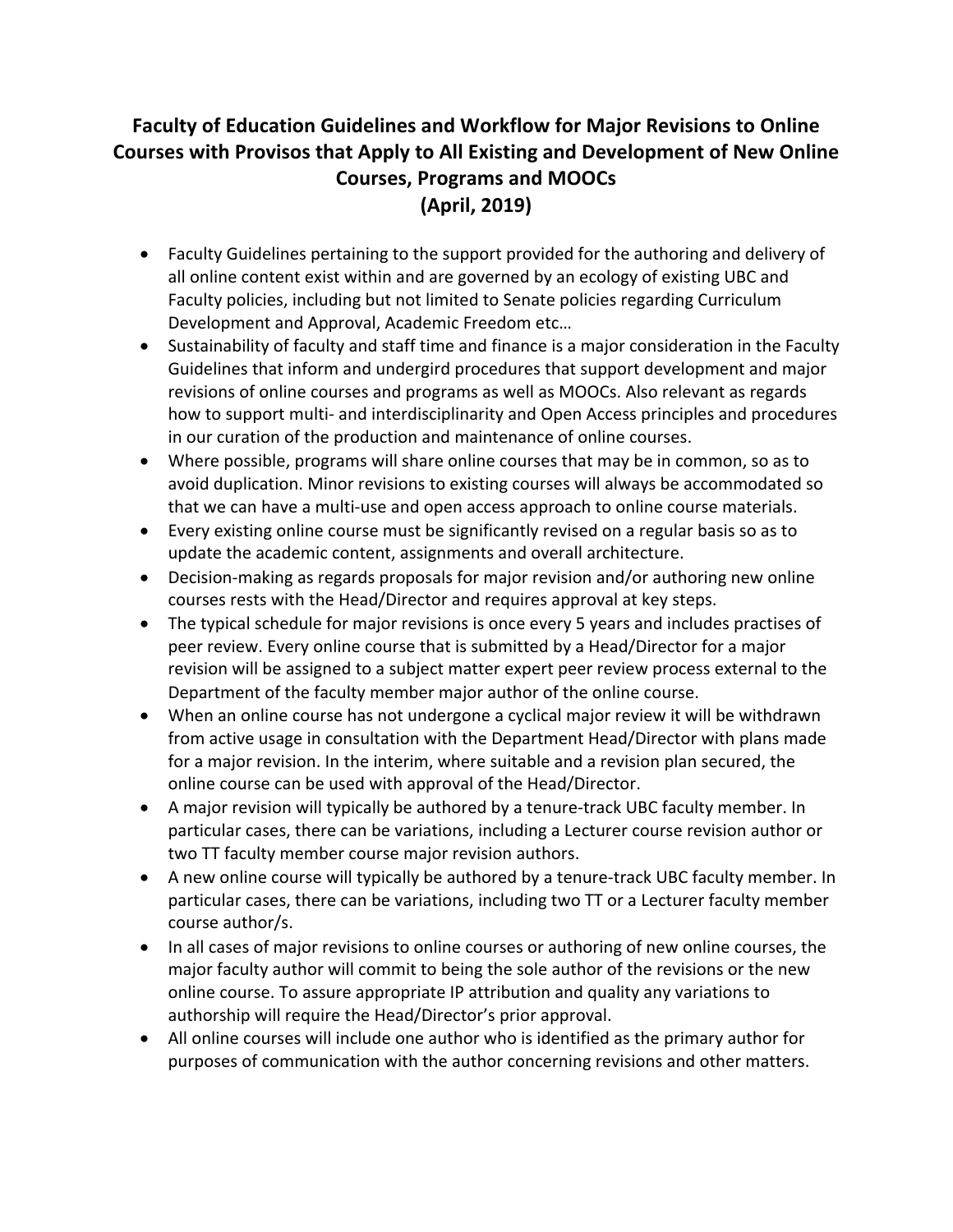- Content authorship pertinent to online content is recognized by means of a Creative Commons license that permits multiple uses, with attribution of authorship to the faculty course author/s.
- New online courses/programs can be (i) an existing course/program that is now being authored as an online course, or (ii) an entirely new course/program as yet not approved by Senate Curriculum Approval procedures. Proposals for a new online course/program that fit the ii type will not be considered for online development until such a time as approved by Senate.
- All proposals for a new online course/program will come to PDCE Advisory for information and/or review and dialogue about opportunities for collaborative and open access use of existing or new online courses.
- Following Senate guidelines, online courses are treated akin to f-t-f courses as regards common expectations and policies, wherein the Department Head or Program Director in the case of non-departmentalized courses is in a decision-making role.
- Remuneration for an online course author or major revision will take the form of 1 course release. In some circumstances, a faculty member can request of the Department Head/Director an extra-to-load payment rather than course release. That payment is identical to the remuneration for teaching a course extra-to-load.

| <b>Step</b> | <b>Action</b>                             | Actor (s)                       |
|-------------|-------------------------------------------|---------------------------------|
| 1.          | Inform Heads/Directors of Online courses  | Assistant Dean PDCE/ETS*        |
|             | due for revision                          | * Mark Edwards                  |
| 2.          | Head/Director reviews course list (revise | Head/Director                   |
|             | or retire?)                               |                                 |
| 3.          | Head/Director sends list of prioritized   | Head/Director to Assistant Dean |
|             | courses to initiate review process        | PDCE/ETS                        |
| 4.          | ETS assigns project manager for the       | Director, ETS                   |
|             | course revision process                   |                                 |
| 5.          | Head /Director identifies faculty member  | Head/Director                   |
|             | as academic course                        |                                 |
|             | author/developer/creator/subject expert   |                                 |
| 6.          | Faculty course author (FCA) completes     | <b>Faculty Course Author</b>    |
|             | course revision proposal form and submits |                                 |
|             | form to Head/Director                     |                                 |
| 7.          | Head /Director identifies academic        | Head/Director                   |
|             | reviewer from outside the Department of   | (with ETS assistance)           |
|             | the major course author, in consultation  |                                 |
|             | with the major course author, and         |                                 |
|             | provides external reviewer with a         |                                 |

## **Course Revision Workflow Chart**